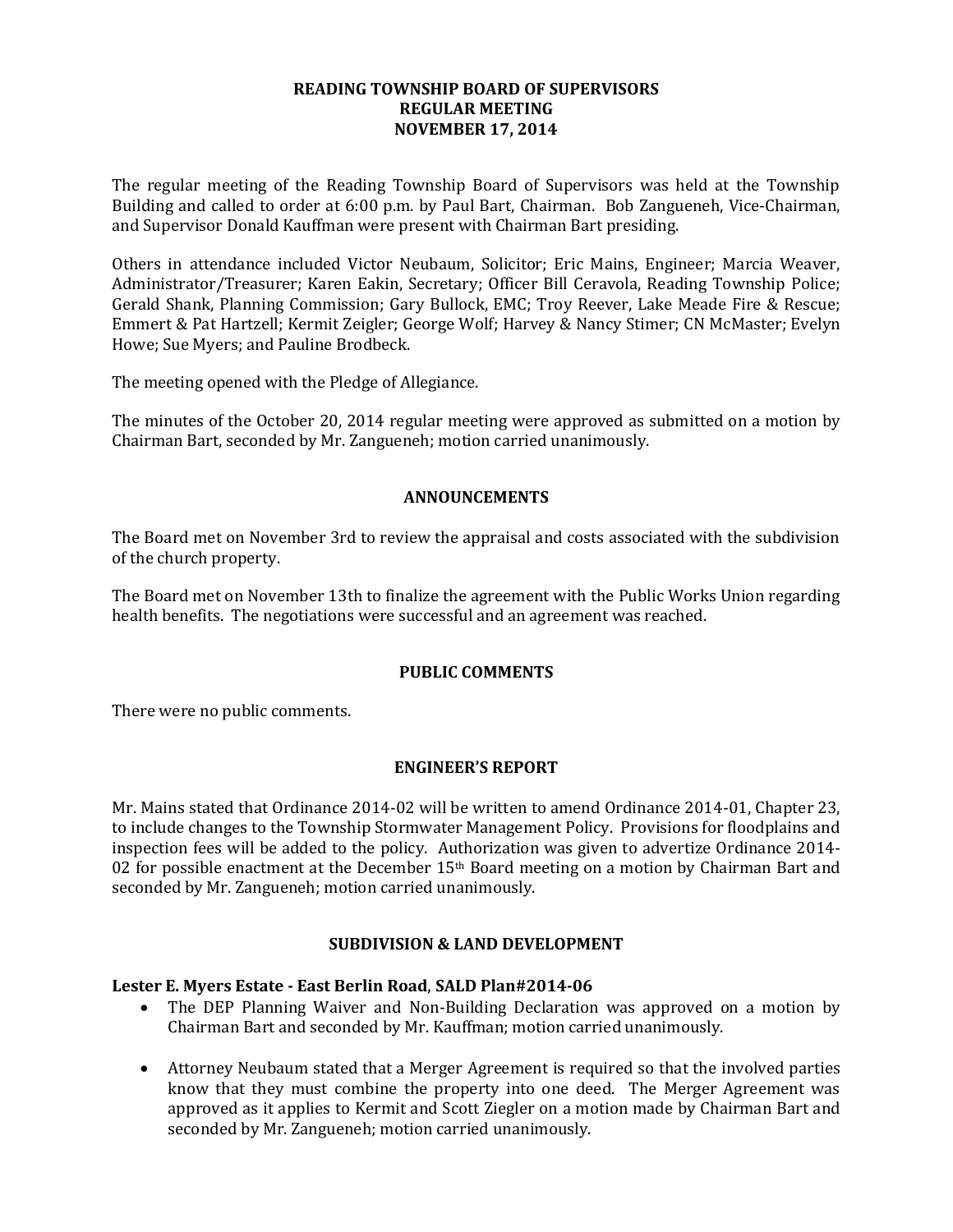• The Final Subdivision Plan for the Lester E. Myers Estate was approved on a motion by Chairman Bart and seconded by Mr. Zangueneh; motion carried unanimously.

# **Hampton Heights Updated Phasing Schedule**

A transmittal letter dated November 14, 2014 with the projected phasing schedule for the Hampton Heights development was received from Lexington Land Developers Corp. The projected completion date for all phases is March 2033. The Board acknowledged receipt of the transmittal.

# **TREASURER'S REPORT**

Ms. Weaver gave the balance of the General and State Fund Accounts. \$71,000 was paid out of the General Fund to Midland Asphalt for tar and chipping of the roads.

On November 13th, the Board approved the transfer of two capital reserve CDs that matured on November 7<sup>th</sup>. The CD at Susquehanna Bank in the amount of \$146,080.03 was transferred to the General Fund. The other CD in the amount of \$292,160.05 was transferred to Adams County National Bank where it will earn an additional \$1,614 in interest over being left at Susquehanna Bank.

Ms. Weaver stated that the contract for Century Link phone service was up for renewal in July and was switched to Comcast because of the lower cost.

The Treasurer's Bond is due for renewal on January 5, 2015 and is currently set at \$1.5 million. Ms. Weaver stated that a decrease in the bond amount to \$1.2 million will save the Township money on the cost. The approval to adjust the Treasurer's Bond from \$1.5 million to \$1.2 million was given on a motion by Chairman Bart, seconded by Mr. Zangueneh; motion carried unanimously.

The Treasurer's Report was approved as submitted on a motion by Chairman Bart and seconded by Mr. Zangueneh; motion carried unanimously.

# **ADMINISTRATIVE REPORTS**

Administrative reports submitted by the Police, Public Works, Zoning & Code Enforcement, and the Building Inspector were approved on a motion by Chairman Bart and seconded by Mr. Kauffman; motion carried unanimously.

#### **MISCELLANEOUS**

# **Proposed Subdivision of the Church Property**

Mr. Zangueneh gave an overview of the potential subdivision of the church property. The Supervisors are considering whether to subdivide the property or continue with the lease agreement. The matter will be revisited when Pastor Fontanez is available for discussions with the Board.

# **Approve Advertising the 2015 Budget for Public Inspection**

Ms. Weaver would like to advertise that the 2015 Budget is on display for public inspection and it will be up for approval at the December Board meeting. The approval for advertisement of the 2015 Budget was given on a motion by Chairman Bart and seconded by Mr. Zangueneh; motion carried unanimously.